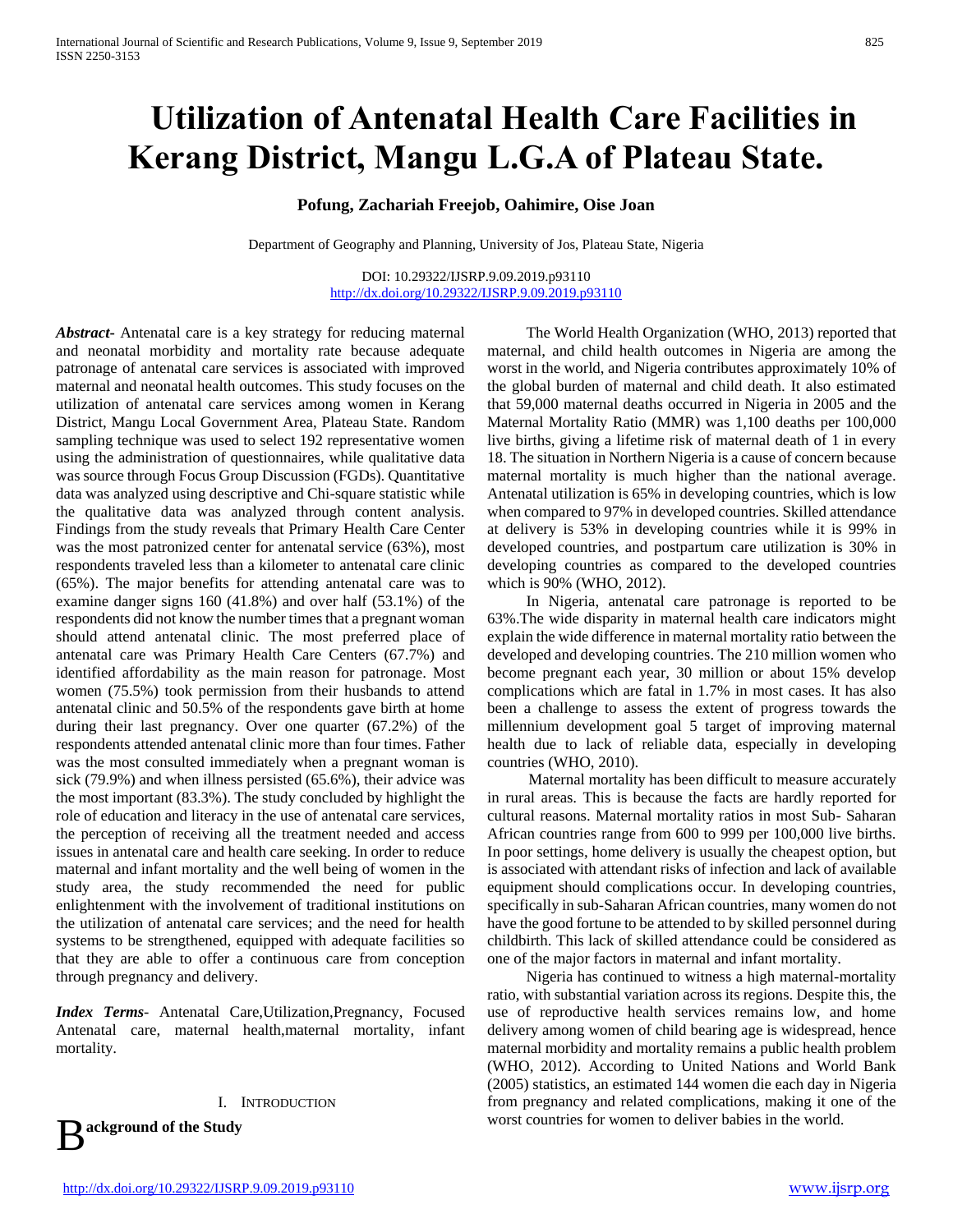The determinants of maternal mortality include access to health services, socio-economic status, pregnant women's health status as well as the reproductive behavior of the women (WHO, 2010). Evidence shows that illiteracy is one of the reasons why mothers choose to deliver at home in preference health facilities (hospitals or clinics). Some illiterate women always consider home child birth as natural, cheap and does not have any risk involved (Gabrysch and Campbell, 2009).The cultural belief in northern Nigeria that a woman's nakedness should not be seen by another man aside her husband is believed to be another reason why women choose to deliver at home(WHO,2005).

 Economic accessibility is also seen as a problem associated with home delivery. The financial capacity of the family that is the household head in relation to the costs of a facility delivery including transportation costs in moving to the hospital is one of the major reasons why women or families with low financial capacity choose to deliver at home. In Nigeria the majority of women in their reproductive age deliver at home, according to the National Demographic and Health Survey (NDHS, 2008) with regional variations. The northern part of the country has the highest and most of these home deliveries are not attended by skilled personnel. Socio-demographic, availability of health services, accessibility, behavior and attitudes of the health workers and socio-cultural issues affect delivery in health care facility (Mrisho, et al., 2010).

 Global initiatives to intensify policy intervention for maternal mortality began with the Safe Motherhood Initiative in 1987, which was a response to growing recognition that primary health-care programmes in many developing countries were not adequately focused on maternal health. The 1994 International Conference on Population and Development strengthened international commitment to reproductive health. The focus on maternal mortality was sharpened when reduction in maternal mortality became one of eight goals for development in the Millennium Declaration of the Millennium Development Goal (Obaid T.A, 2009).The number of women dying due to pregnancy and childbirth has decreased by 34% from an estimated 546,000 in 1990 to 358, 000 in 2008.Progress is notable, but the annual decline rate is less than half of what is needed to achieve the Millennium Development Goals. To achieve the Millennium Development Goal, the annual decline rate should be 5.5% instead of the current 2.3% (WHO, 2010).In Sub-Saharan Africa, where 1 in 22 women risks dying from maternal causes in her lifetime, the adjusted maternal mortality ratio (MMR) was 900 deaths per 100,000 live births in 2005 (WHO, 2007). This study investigates the utilization of health services in Kerang District of Plateau state, Nigeria.

## II. METHOD OF STUDY

## **The study area**

 Kerang is one of the districts in Mangu local government area of plateau state.The Kerang highlands are located in Mangu Local Government Area which is about 88 kilometers from Jos, the capital of Plateau State. Kerang comprises of ten villages, it borders Kombun to the north, Panyam and Pankshin to the east, to the south Bwonpe, and Ampang to the west. These beautiful volcanic mountains are the source of cool, enchanting springs, which supply water to the popular spring water company (SWAN).

# **Method of Investigation**

 The study made use of both primary and secondary source material, The primary source were focus group discussions and administration of questionnaire A total of five Focus Group Discussions ( FGDs) one in each selected village was conducted. The selection of the discussants was done to ensure broad representation of the participants in terms of age and educational status. The number of discussants for each session ranged from 8- 12. The researcher guided the discussion; an observer recorded and took notes. All the discussions were taped recorded. Tape recording and note taking were used to check and complement each other. Administration of questionnaire to women within the reproductive age group (15-49 years) in Kerang District. The secondary sources constitute information from journals, literature, papers, internet among others.

## **Analytical Technique**

 The analytical tools employed for the study were descriptive statistics and chi-square statistics. The chi-square is a non parametric statistical technique used to determine if the distribution of observed frequencies differs from the theoretical expected frequency. All the data generated at the end of every FGD and IDI were transcribed. Verbatim transcriptions were made for all tape-recorded FGDs. Thereafter, all the transcripts were coded. The edited reports of each of the interviews were prepared by themes and the key findings were noted and sorted. This enabled the pooling of similar ideas and statements under a particular code across variables which was used to support the quantitative findings.

## **Ethical Considerations**

 Ethical approval to conduct the study was sought and obtained from the health department of Mangu Local Government Area .Permission to conduct the study was also sought from Kerang district Head and Verbal consent was obtained from participating mothers. To maintain confidentiality for participating mothers, names were not used on the questionnaire. Unwilling participants were allowed to withdraw from the interview.

#### III. RESULT AND DISCUSSION

**Health Care Services**

## **Table 1:The types of health care facilities, means of transport and distance to health care facilities**

| <b>Characteristics</b> | <b>Variable</b>    | <b>Frequency</b> | <b>Percentage</b> |
|------------------------|--------------------|------------------|-------------------|
| <b>Types of Health</b> | Private            | 35               | 18.2              |
| <b>Care Facilities</b> |                    |                  |                   |
|                        | <b>PHC</b>         | 121              | 63                |
|                        | Traditional        | 9                | 4.7               |
|                        | Healer             |                  |                   |
|                        | <b>Faith Based</b> | 27               | 141               |
|                        | Center             |                  |                   |
| Total                  |                    | 192              | 100               |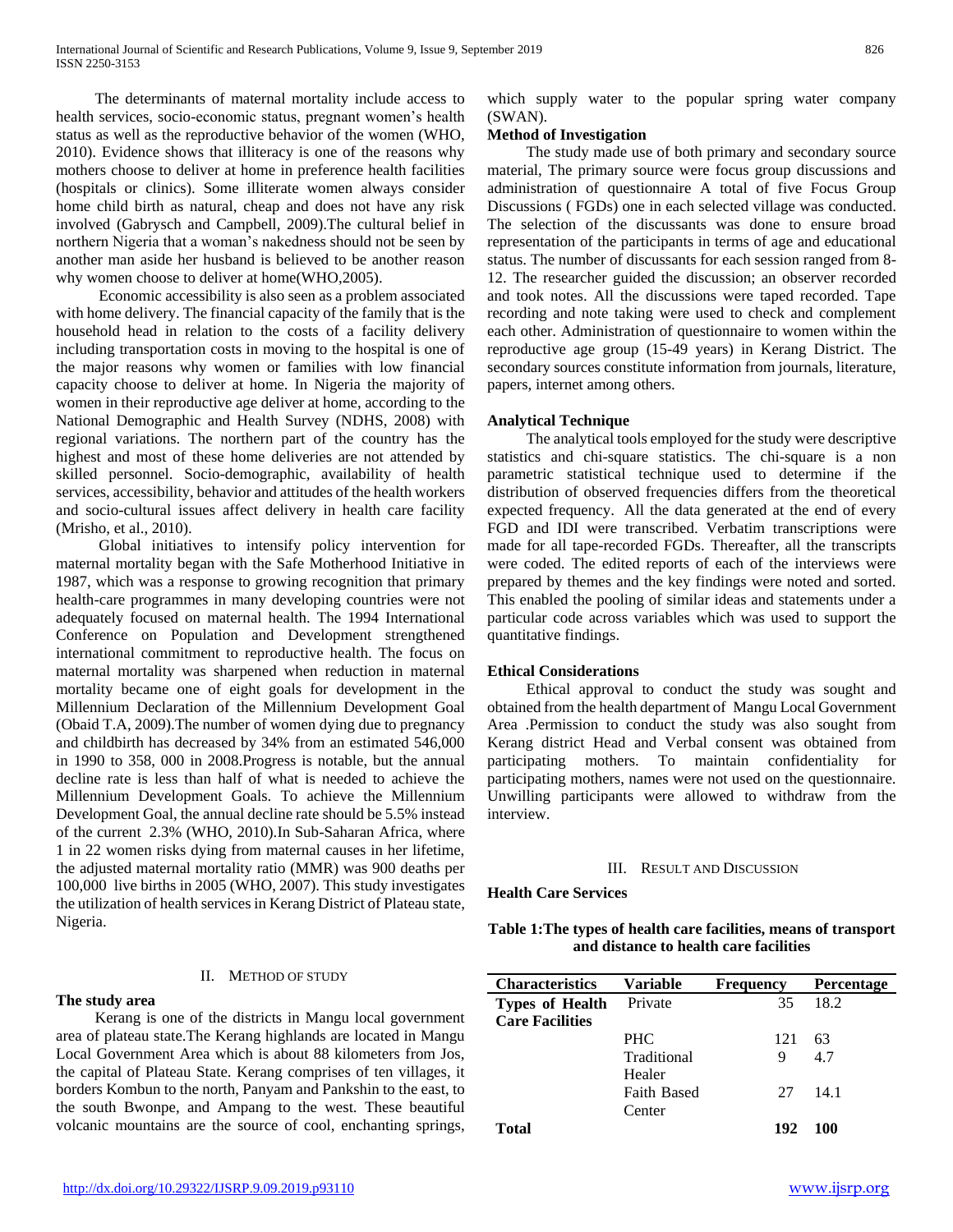International Journal of Scientific and Research Publications, Volume 9, Issue 9, September 2019 827 ISSN 2250-3153

| <b>Means</b><br>transport to<br>of<br>health centre | Foot             | 97  | 50.5 |
|-----------------------------------------------------|------------------|-----|------|
|                                                     | Bicycle          | 11  | 5.7  |
|                                                     | Motorcycle       | 54  | 28.2 |
|                                                     | Vehicle          | 30  | 15.6 |
| <b>Total</b>                                        |                  | 192 | 100  |
| <b>Distance</b><br>Tо                               | $\langle$ 1 $km$ | 125 | 65.1 |
| <b>Health Facilities</b>                            |                  |     |      |
|                                                     | <2km             | 49  | 25.6 |
|                                                     | $\leq$ 3 $km$    | 16  | 8.3  |
|                                                     | >3km             | 02  |      |
| Total                                               |                  | 192 | 100  |

Source: Fieldwork 2019.

 Information on types of health care, means for transport and distance to health care facilities are contained in table 2.The table shows that 121( 63%) of the sampled respondents go for antenatal services in primary health care centres;35 ( 18.2%) to the private clinics,  $27(14.1\%)$  to faith based centers and  $9(4.7\%)$ to traditional homes. Most discussants in the focus group discussions affirmed that most of them utilization antenatal services in Primary Health care centers, the reasons being that primary health care services are relatively cheap and that there are subsidies from the government, that any woman that attends antenatal care should have a subsidy of 5,000naira, but this is not effective all over the state. This is to encourage pregnant women to utilization Antenatal care and to reduce maternal and infant mortality

 Exactly half 97(50% ) of the sampled respondents used foot as their means of getting to the health centres,11(5.7%) used bicycles, 54(28.1%) used motorcycles, and 54(15.6%) used vehicle. Majority 125( 65%) of the sampled respondents travelled distance less than 1km to their health Care facilities , 49(25.5%) travelled a distance of 1ess than 2km to the health Care centre,16( 8.3%) travelled less than 3km while 2(1%)travelled 3km and above to health centers.

 During focus group discussion most of the women reported that sometimes pregnant women may lack money to transport themselves to the health centres, and Health centre are sometimes located in long distances which discourage pregnant mothers to go and seek for treatment. The discussants reported that within their community, even though the distance is not a problem, but lack of trained personnel, bad attitude of health workers, and cost of drugs are some of the factors that made them opt for alternative medicine such as traditional Healers who are indigenous and understand them."

| <b>Table 2: Illness and perception of Treatment</b> |  |  |
|-----------------------------------------------------|--|--|
|-----------------------------------------------------|--|--|

| Characteristics     | Variables      | Frequency | Percentage |
|---------------------|----------------|-----------|------------|
| Illness in the Past | Yes            | 134       | 69.8       |
| 12 months           |                |           |            |
|                     | N <sub>0</sub> | 58        | 30.2       |
| Total               |                | 192       | 100        |
| Sought<br>for       | Yes            | 134       | 100        |
| treatment           | Self           | 25        | 18.7       |
| Place of treatment  | treatment      | 28        | 20.9       |
|                     | chemist        |           | 12.7       |

| healer                  | Private<br>48<br>16<br>Primary<br>health care<br>Traditional | 35.8<br>11.9   |      |
|-------------------------|--------------------------------------------------------------|----------------|------|
| Source: 2019.           |                                                              |                |      |
| Total                   |                                                              | 134            | 100  |
| Satisfaction            | Yes                                                          | 96             | 71.6 |
|                         | N <sub>0</sub>                                               | 38             | 28.2 |
| Total                   |                                                              | 134            | 100  |
| Best like about health  | Health<br>worker                                             | 36             | 26.9 |
| care facilities         | friendliness                                                 |                |      |
|                         | Drugs Availability                                           | 56             | 41.8 |
|                         | Provision of needed                                          | 42             |      |
|                         | Care                                                         |                | 31.3 |
|                         | Others                                                       | 0              | 0    |
| Total                   |                                                              | 134            |      |
|                         |                                                              |                | 100  |
| Least like about Health | Difficulty to get there                                      | 2              | 1.5  |
| Care facilities         |                                                              |                |      |
|                         | Service or drugs cost                                        | 52             | 38.8 |
|                         | <b>Transport cost</b>                                        | $\overline{0}$ | 0    |
|                         | Waiting time                                                 | 56             | 41.8 |
|                         | Health                                                       | 24             | 17.9 |
|                         | workers attitude                                             |                |      |
| Total                   |                                                              | 134            | 100  |
|                         |                                                              |                |      |

 Information on illness in the past 12months, place sought for treatment, satisfaction, best likes and least likes about antenatal services contained in table 10.The table shows that a total of 134 (69.8%) of the sampled respondents were ill in the past 12monthsindicating that 58 (30.2%) of the respondents were not ill. Of those that were sick in the last 12 months, all respondents sought for treatment. This indicates the level of patronage of antenatal services by women in the study area. About 58( 71.6% ) of the sampled respondents were satisfied with the treatment sought, while those that were not satisfied with treatment in the various health care facilities used for antenatal services were 38( 28.4%) The table also shows that 56 (41.8%) of the sampled respondents best like about antenatal services in various health care facility was because drugs were availability,42( 31.3%) was because they provided the needed care,36( 26.9%) because of the friendliness of the health workers. The least like about utilization of antenatal services in the various health care facilities was waiting time 56( 41.8%),service or drug cost 52(38.8%),health worker attitude 24(17.9%) and Difficult of getting there 2(1.5%).

 A discussant summarized what they feel less about the health facilities that:

*Most women are intimidated by health providers which demoralize them from seeking quality Antenatal care. For instance, when I come go for ANC and the nurses start examining me, they abuse me and even blame me for getting pregnant at a young age, yet I got pregnant without knowing. They say "What were you looking for you young girl? Now you are going to die innocently. The end result of this is that I am not going back for ANC as I fear the health workers attitude,*

This statement negates the achievement of the MDGs goals 4,5and  $6"$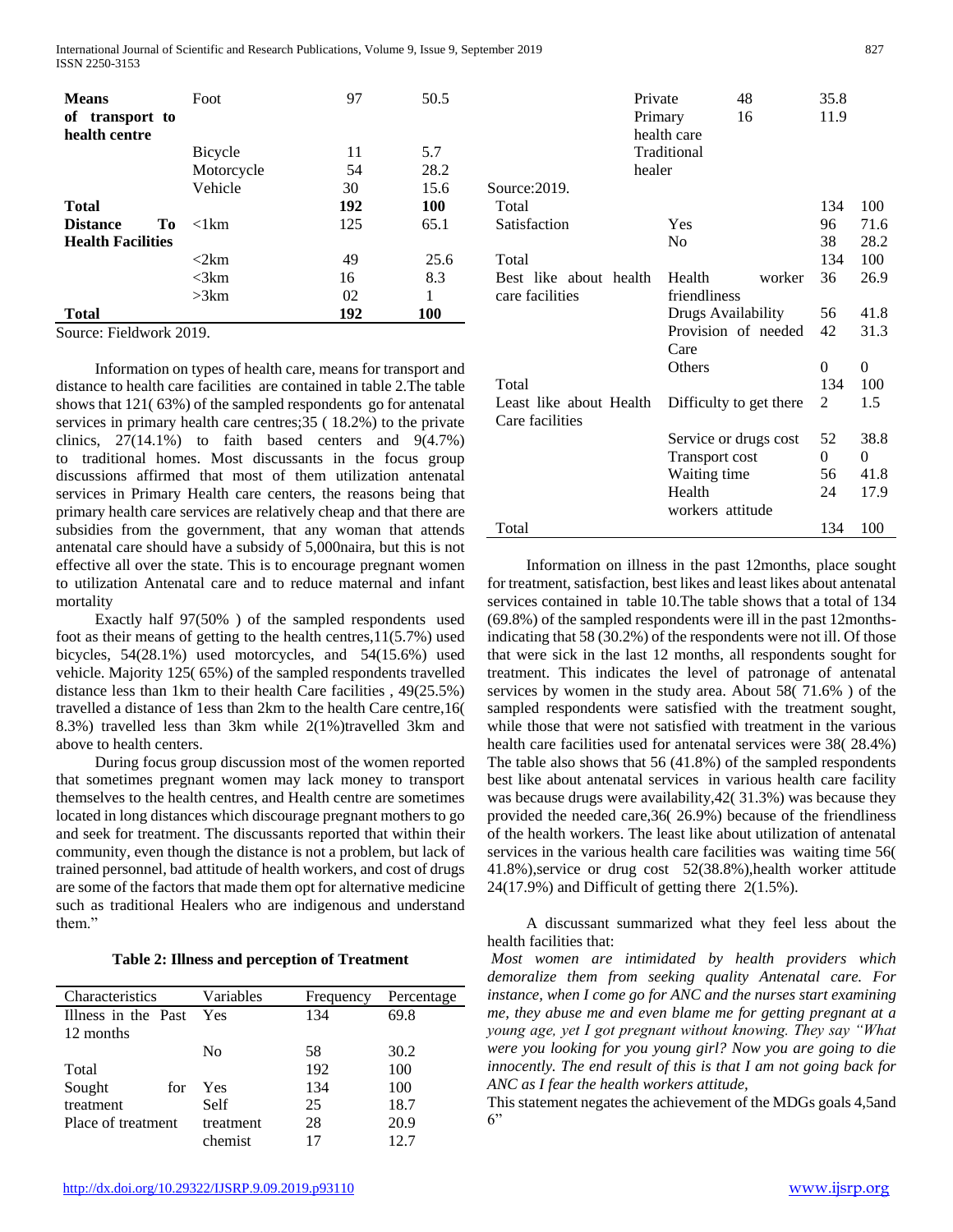**Table 3: Life birth in the last five years.**

| Characteristics          | Variable  |           |            |
|--------------------------|-----------|-----------|------------|
|                          |           | Frequency | Percentage |
| Infant born alive in     | None      | 30        | 15.6       |
| the last five years      |           |           |            |
|                          | One       | 96        | 50         |
|                          | Two       | 61        | 31.8       |
|                          | Three and | 5         | 2.6        |
|                          | above     |           |            |
| Total                    |           | 192       | 100        |
| many of those<br>How     | None      | 32        | 16.7       |
| infants are alive in the |           |           |            |
| past five year           |           |           |            |
|                          | One       | 114       | 59.4       |
|                          | Two       | 45        | 23.4       |
|                          | Three and | 1         | 0.5        |
|                          | above     |           |            |
| Total                    |           | 192       | 100        |
| $\sim$<br>$T'$ 11 1 0010 |           |           |            |

Source: Fieldwork 2019.

 Information on life birth in the past five years contained in table 11 .The table reveals that 96(50% ) of the sampled respondents had one child in the past five years,61 (31.8%) gave birth to two children, 5(2.6%) gave birth to three children and above while 30(15.6%) of the sampled respondents did not give birth in the past five year. Slightly more than half 114(59.4%) of the sampled respondents had one child alive in the past five years, 45(23.4%) had two children alive,1(0.5%) had three and above. A further look at table 10 shows that there some deaths in the locality in the past five years. The deaths may be attributable to some of the women who do not attend antenatal clinic, where they will be examined for any complications that may arise during pregnancy and some may attend, but didn't give birth in the clinics.

#### 4.4: BENEFITS OF ANTENATAL CARE SERVICES

**Table 12: Benefits of attending antenatal care**

| Characteristics       | Variable        | Frequency | Percentage |
|-----------------------|-----------------|-----------|------------|
| <b>Benefits</b><br>of | Check danger    | 160       | 41.8       |
| antenatal care        | signs           |           |            |
|                       | Check that the  | - 43      | 11.3       |
|                       | baby is growing |           |            |
|                       | well            |           |            |
|                       | Be immunized    | 75        | 19.5       |
|                       | Learn how to 56 |           | 14.7       |
|                       | for<br>prepare  |           |            |
|                       | healthy birth   |           |            |
|                       | Learn how to    | 27        | 7.0        |
|                       | for<br>care     |           |            |
|                       | newborn         |           |            |
|                       | Others          | 22        | 5.7        |
| Total                 |                 | 439       | 100        |

Source; Fieldwork 2019.

 Respondents views on the benefits of attending antenatal care is contained on table 12.The table shows that 160(41.8%) were of the opinion that it is to check the danger signs, 43 (11.3%) to check that the baby is growing well, ,75(19.5%) to be immunized,56(14.7%) to learn how to prepare for a healthy birth,27(7.0%) to learn how to care for newborn; while 22 (5.7%) to attend antenatal for other reasons.

## IV. DISCUSSION AND FINDINGS

 Slightly more than half 50.5% of the participants use foot as their means of transportation. Unreliable transport is also a barrier to access skilled delivery in rural areas, failure to plan in advance for transport cause higher number of women to deliver in their homes even if they had planned to deliver in health facilities (Mrisho et al, 2007;Magoma, M., 2010). Similar findings have been documented by study done in Nepal where by women who planned to deliver in health facilities 18% delivered at home due to lack of transport (Bolam et al, 1998). In rural Tanzania for instance 84% of women who give birth at homes are intended to deliver in health facility but due to transport problem and long distance to health facilities they end up delivering home (Bicego et al 1995).

 Study shows most participants (65%) travelled a distance less than 1KM to attend antenatal clinic. This agrees with studies carried out by to Lekan and Sanni (2010), there is a general consensus among a researcher investigating the relationship between distance and utilization of healthcare facilities, according to him, this relationship is that fewer people are willing to patronize a particular facility as the distance from it increases. Empirical investigations revealed the existence of other factors, in addition to distance, as influencing the patronage pattern of healthcare facilities. For instance, Adejuyigbe (1973) demonstrated that attendance at each medical centre in Ife region is a function of both types of service available there and the distance from other center providing similar services. Okafor (1977) analyzed the spatial distribution and efficiency of hospital facilities in the old Bendel (now Edo and Delta) State. He found that there were discrepancies between the population distribution and the distribution of hospital facilities. (Olajuyin et al,1997) investigated the effect of location on the utilization of healthcare facilities in Irewole Local Government Area of Osun State, Nigeria. They found that healthcare facilities were unevenly distributed among the settlements and that the distance was a paramount factor. Ajala et al.(2005) studied accessibility to healthcare facilities as a panacea for sustainable rural development in Osun State, Nigeria. A study that was carried out by Sheldon (1981) in three rural areas of Guatemala, shows that the vast majority of persons have a reasonably good access to health service, even taking bad roads and slow travel times into account. Furthermore, the ministry of health has strategically located its facilities in congruence with rural market centre, which virtually the entire population visits regularly. Analysis of one thousand eight hundred (1800) actual patients visits however, shows that most of the patients cover only short distances. Several other studies also found that physical proximity of health care services, especially in the developing countries, plays an important role in utilization of these services (Airey, 1989; Paul, 1991).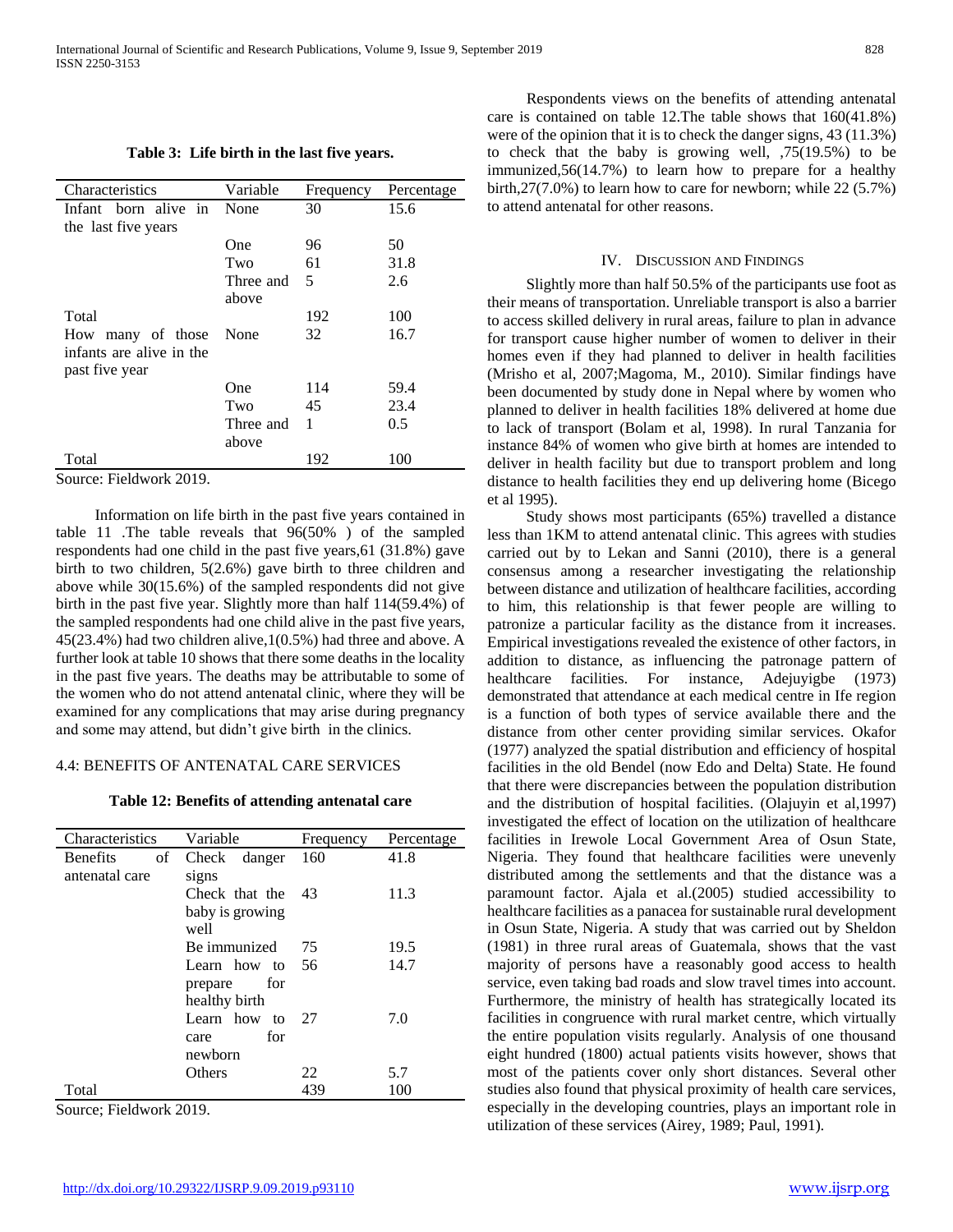In a study in Bangladesh, Bahaman and colleagues (1982) found that geographical distance is one of the most important determinants of health care service utilization in rural areas. Most literatures indicate that there is a positive relationship between distance and utilization of health facilities in general. Erinosho (1998) in one of his studies on the relationship between spatial location and use of health facilities revealed that patients who reside near health facility are more likely to utilize the facility than those who are residing far away, because of travel time and transportation costs. Stephenson and Matthews (2004) also revealed that distance needed to travel to the nearest health facility in Mumbai, India, among migrants, was cited a serious problem that prevents women from receiving prenatal care and delivering in a medical institution.

 The study shows that the vast majority of 38.5% of participants earn less than five thousand naira only monthly (#5,000).This also is in consonance with the studies in sub-Saharan African countries most people are living under the poverty line and with low financial accessibility. A study conducted in South Africa on utilization of maternal health service shows that lack of financial resources for transport and distance to health facilities were the greatest barrier, (Tlebere et al., 2007) inability to pay long distances from health facilities to residential areas, combined with high transport cost contributed to low utilization of PMTCT services. Okafor (1982) has argued that the idea of travel cost has serious implications for the location and use of health care services. Most potential users do not want to spend much money on transport as observed by Owumi and Jegede (1991).

 Majority (53.1%) of the participants did not know the number of times that a pregnant woman should attend antenatal clinic , many studies have demonstrated the Antenatal care contributes to good pregnancy outcomes and oftentimes benefits of antenatal care are dependent on the timing and quality of the care provided, (WHO and UNICEF, 2003). It has been shown that regular antenatal care is necessary to establish confidence between the woman and her health care provider, to individualize health promotion messages, and to identify and manage any maternal complications association between lack of antenatal care and perinatal mortality, low birth weight, premature delivery, preeclampsia, and anaemia (Ahmed and Das, 1992a).

 In a study conducted in Mexico by (Coria-Soto et al., 1996) inadequate number of visits was associated with 63 per cent higher risk of intrauterine growth retardation. Similar results were reported in a Bangladeshi study where birth weight was positively correlated with the frequency of visits at antenatal clinics . These are some of the prevailing traditional beliefs and practices among most of the communities in some part of Nigeria that hinder the full utilization of modern health facility in general and maternal health care services in particular.

## V. CONCLUSION

 The role of education and literacy in the use of services and the perception of receiving all the treatment needed is evident in this study. It was found that if women had the choice though, most of them would use formalized or conventional medicine. The study also highlighted the importance of access issues to health care seeking. These factors involved costs associated with seeking treatment, distance and the time taken to travel to health care facilities. Most of the population that sought antenatal care felt their needs were met, although some number did not seek antenatal care. The study results show that while women did not always have the means or the motivation to use health care services, these services may also not have the expertise to assist them. This study did not independently assess the quality of the treatment available to people, only the perception of satisfactorily receiving antenatal treatment needed..

 In order to develop longer term solutions to the problems of motivating women to use health care services and comply with the required time to start visiting and the number of visits to health facilities, so as not to further increase problems of pregnancy complications; good quality health care services that are accessible and adequately resourced, need to be provided to the consumer. This is not a new concept and is certainly not an issue which is completely relegated to the domain of developing countries. It is tempting to self-diagnose and take medication or hope to feel better, rather than expend time and money on something that may just cure itself.

 The prioritization of scarce resources for health care in the study area is particularly important. This requires information regarding the communities using these services and identifying where gaps exist. Quality health care that is comprehensible to women, affordable and accessible should be the goal of the government.

## VI. RECOMMENDATIONS.

 In order to reduce maternal and infant mortality, there should be a considerable improvement in the health and well being of women in Kerang district; the following recommendations are proffered:

 1. There should be adequate public enlightenment, with the involvement of traditional institutions on the patronage of antenatal care services. It is believed that this awareness will have long lasting effect on the perception and attitude of women towards patronage of antenatal care services which will invariably reduce both maternal and infant mortality rate among women in Kerang district.

 2. The health system must be strengthened, equipped with adequate facilities so that they are able to offer a continuous care from conception through pregnancy and delivery.

 3. There should be a general improvement in the socioeconomic status of the women at large, including the availability of free and compulsory education up to at least secondary level.

 4. There is need to provide needed care which is comprehensive, culturally sensitive and which respond to the needs of child bearing women and their families.

 5. In order to ensure that every woman has undeniable access to antenatal care services, there is a need to establish maternity waiting homes, maternal centers in those areas where access to road and transportation are unavailable.

#### **REFERENCES**

<sup>[1]</sup> Adak D.K., Chattopadhyay, A., & Bharati, P (2011). People of Contemporary West Bengal. New Delhi: Mohit Publications. In Uttarakhand: EthnoMed. 5(3): 209-216.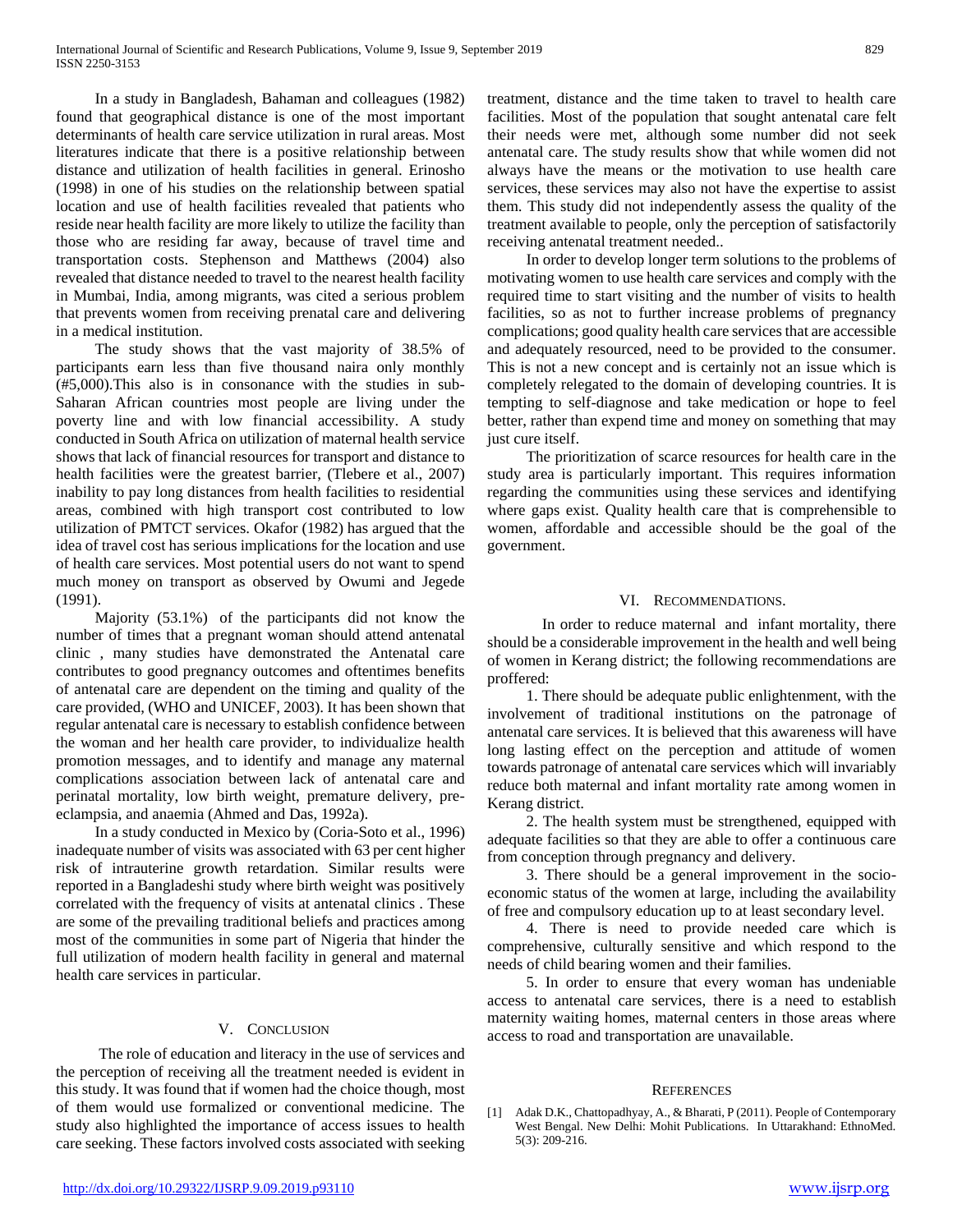- [2] Altfeld, S., Handler, A.,Burton, D.,& Berman L.(1997).Women health: Wantedness of pregnancy and prenatal health behavior;Journal of Psychology,26 (4):29-43.
- [3] Amosu, A.M., Degun, A.M., Thomas, A.M., Olanrewaju, M.F., Babalola, A.O., Omeonu, P.E., & Ola, O.O.(2011). A Study on the Acceptance and Practice of Focused Antenatal Care by Healthcare Providers in the South-West Zone of Nigeria. Arc. Appli. Sci. Res,3(1):484–491.
- [4] Anandalakshmy, P.N., Talwar, P.P., & Buckshee, K. (1993,September). Demographic, Socio-economic and Medical Factors Affecting Maternal Mortality- An Indian Experience. The Journal of Family Welfare,39(3):,1-4.
- [5] Ansari, Z., Carson, N., Ackland, M., Vaughan, L., & Serraglio, A. (2003). A public health model of the social determinants of health. Sozial- und Praventivmedizin,48(4):242-251.
- [6] Banda, Y., Chapman, V., Goldenberg, R.L., Stringer, J.S., Culhane, J.F., Sinkala, M., & Vermund, S.H. (2007). Use or traditional medicine among pregnant women in Lusaka, Zambia.(Reproductive Health 13,(1) 123–127.
- Bandura, A.(1977). Self-efficacy: Toward a Unifying Theory of Behaviour Change,Stanford University, Psychological Review, 84(2):191-215.
- [8] Becker, M.H., Maiman, L.A., Kirscht, J.P., Haefner, D.P., & Drachman, R.H.(1977) The Health Belief Model and Prediction of Dietary Compliance: A Field Experiment. Journal of Health and Social Behavior,18(4):348-366.
- [9] Becker, M.H., and Maiman, L.A.( 1974). The Health Belief Model: Origins and correlates in Psychological Theory, Health Education Behavior, vol.2, No. 4,336-353.
- [10] Bergstrom, S., and Goodburn, E.(2001). The role of traditional birth attendants in the reduction of maternal mortality, Safe Motherhood Strategies: A Review of the Evidence ,Antwerp, ITG Press Study Health Service Organ Policy17.
- [11] Bhatia, J.C., and Cleland, J. (1995). Determinant of maternal care in a region of south India, Health Transition Review, 5:127–142.
- [12] Bhutta, Z.A., Ahmed, T., Black, R.E.(2006). For the Maternal and Child Undernutrition Study Interventions for maternal, and child undernutrition and survival, Lancet , 371:417–440.
- [13] Birungi, H., and Onyango-Ouma, W.(2006). Acceptability and sustainability of the WHO focused antenatal care package in Kenya. FRONTIERS Final Report, Washington , DC: Population Council.
- [14] Birungi, H., Stephanie, J., Hughes, A.(2008). Adapting Focused Antenatal Care: Lessons from Three African Countries. FRONTIERS in Reproductive Health, Washington, DC:No.11, Programme brief.
- [15] Bibha Simkhada,Edwin Roland Van,et al(2008).Factors Affecting the Utilization of Antenatal care in Developing Countries:A Systematic Review of Literature.
- [16] Bloom, S., Lippeveld, T., & Wypij, D.(1999). Does antenatal care make a difference to safe delivery?, A study in urban Uttar Pradesh, India, Health Policy and Planning,14:38–48.
- [17] Byamugisha, R., Astrom, A.N., Ndeezi, G., Karamagi, C.A.S., Tylleskar, T., & Tumwine, J.K.(2011,September). Male partner antenatal attendance at HIV testing clinic in Eastern Uganda: A randomize facility based intervention trial, J International Aids Soc,13:14-43.
- [18] Chalmers, B., Mangiaterra, V., & Porter, R. (2001) WHO principles of perinatal care: The essential antenatal Perinatal, and postpartum care course. Birth,2(3):202–207.
- [19] Chege, J.N., Askew, I., Mosery, N., Ndube-Nxumalo, M., Kunene, B., Beksinska, M., & Dalton, J.(2005). Feasibility of introducing a comprehensive integrated package of antenatal care services in rural public clinics in South Africa. FRONTIERS Final Report,Washington, DC: Population Council.
- [20] Chivonivoni, C., Ehlers, V.J., & Roos, J.H.(2008). Mothers' Attitudes towards using Services
- [21] Preventing Mother-to-Child HIV/AIDS Transmission in Zimbabwe: International Journal of Nursing Studies, 45(11):1618–1624.
- [22] Chiwaula, C.H.(2011). Factors Associated with Late Initiation of Antenatal Care among Womenof Lilongwe, Malawi, www.medcol.mw/mph/index.php?page=pages&pid=39.Asccssed 2/3/2015
- [23] Ciceklioglu, M., Soyer, M.T., & Ocek, Z.A.(2005). Factors associated with the utilization and content of prenatal care in a western urban district of Turkey. International Journal for Quality in Health Care,17(6):533–539.
- [24] Conrad, P., Schmid, G., Tientrebeogo, J., Moses, A., Kirenga, S., Neuhann, F., Müller,O., & Sarker, M.(2011).
- [25] Compliance with focused antenatal care services: do health workers in rural Burkina Faso, Uganda and Tanzania perform all ANC procedures, Tropical medicine & international health,17(3): 300–307.
- [26] Coria-Soto, I.L., Bobadilla, J.L., Notzon, F.(2003). The effectiveness of antenatal care in preventing intrauterine growth retardation and low birth weight due to preterm delivery ,International Journal for Quality in Health Care, 8: 13–20.
- [27] Correa-Rotter, R., Naicker, S., Katz, I. J., Agarwal, S. K., Herrera Valdes, R., Kaseje,D., et al. (2004). Demographic and epidemiologic transition in the developing world: role of albuminuria in the early diagnosis and prevention of renal and cardiovascular disease. Kidney International Supplement (92):32-37.
- [28] Digambar, A.C., and Harihar, S.(2011). Factors influencing the Utilization of Maternal Health Care Services
- [29] Dey, D.(2009). The Reproductive and Child Health (RCH).Status in West Bengal, Observations from NFHS surveys in 1992-93 and 1998-99. In:Demographic and Health Survey.(2003). BMC Pregnancy Childbirth, 11: 1.
- [30] Erci B.(2003). Barriers to utilization of prenatal care services in Turkey. Journal of Nursing Scholarship, 35(3):269–273.
- [31] Gwatkin, D. (2002). Reducing health inequalities in developing countries. In Oxford Textbook of Public Health (Fouth Edition ed.). Oxford: Oxford University Press
- [32] Elo, T.I.(1992). Utilization of maternal health-care services in Peru: the role of women's education. Health Transition Review.2:49–69.
- [33] Erinosho, O.A.(1977). Attitudes of Rural Practice among Nigerian Medical Students'. In Nigerian Medical J7(4): 472-475.
- [34] Erinosho, T.O.(1998). Health Sociology for Universities, Collages and related Institutions.
- [35] Sam Bookman, Ibadan. Ethiopia. Int. J. Epidemiology: 17(1):115-121.
- [36] Erci, B.(2003). Barriers to utilization of prenatal care services in Turkey.Journal of Nursing
- [37] Scholarship, 35(3):269–273.
- [38] Fawcus, S., Mbizvo, M., & Lindmark, G. A(1996) Community-based Investigation of Avoidable
- [39] Factors For Maternal Mortality in Zimbabwe. Studies in Family Planning 27(6):319-327.
- [40] Folashade B. Okeshola and Ismail Sadiq(2010).Determinant of Home Delivery Among Hausa in Kaduna South Local Government Area of Kaduna State,Nigeria.
- [41] Gage, A.J.(1998). Premarital child bearing, unwanted fertility and maternity care in Kenya and Namibia Population studies:52:21-24
- [42] Killi Stidham Hall PhD,Caroline Moreau MD,PhD and James Trusell PhD.(2008).Determinant and Disparities in Reproductive Health Services Use Among Adolescents and Young Adult women in United States.(2002-2008).
- [43] Malawi Road Map for the Reduction of Maternal and neonatal mortality and morbidity,September 2011.
- [44] Mekonnen, Y and Mekonnen, A.(2003) Factors influencing the use of maternal healthcare services in Ethiopia. Journal of Health, Population & Nutrition: 21(4):374–382.
- [45] Ministry of Health Malawi(2007). Road map for accelerating the reduction of maternal and neonatal mortality and morbidity in Malawi. Lilongwe, Malawi: Ministry of Health.
- [46] Mrisho, M., Obrist, B., Schellenberg, J.A., Haws, R.A., Mushi, A.K., Mshinda, H., Tanner, M., & Schellenberg, D.(2009). The use of antenatal and postnatal care: perspectives and experiences of women and health care providers in rural southern Tanzania. BMC Pregnancy and Childbirth, 9:10.
- [47] Mullick, S., Kunene, B., & Wanjiru, M.(2005). Involving men in maternity care: health service delivery issues. Agenda Special Focus, Retrieved from:http://www.popcouncil.org/pdfs/frontiers/ journals/Agenda\_Mullick05. Pdf, Accessed 5th December 2014.
- [48] Mumtaz, Z., Salway, S.(2005). I never go anywhere: extricating the links between women's mobility and uptake of reproductive health services in Pakistan. Social Science & Medicine,60(8):1751–1765.
- [49] Naicker, S. (2003). End-stage renal disease in sub-Saharan and South Africa. Kidney International Supplement (83):119-122.